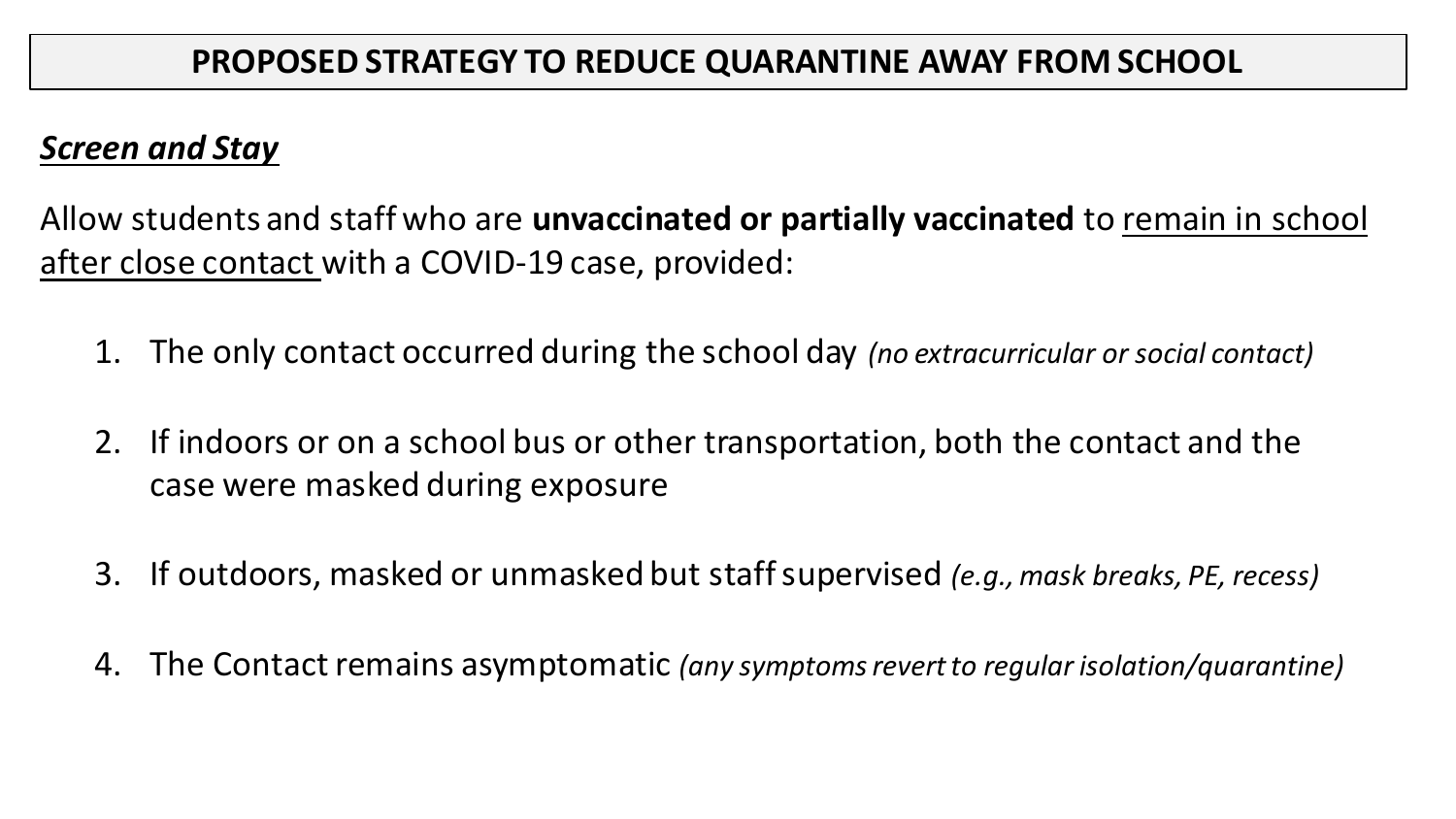## *Screen and Stay (cont.)*

Examples of close contact scenarios that would **not** support a *Screen and Stay* approach would be:

- 1. Contact with a case during interscholastic or other athletic activities *(other than during supervised Physical Education)*
- 2. Contact occurring during social interactions or similar activities outside of school *(e.g., birthday parties, dining out, sleepovers)*
- 3. Contact where the case or contact is not consistently and correctly wearing a mask indoors *(e.g., eating, wind instrument playing)* and 6 ft. distance is not maintained
- 4. Household contacts *(i.e., the contact lives with the case)*
- 5. The contact cannot consistently and correctly wear a mask *(and cannot be provided appropriate alternative protective strategies)* or cannot perform daily symptom screening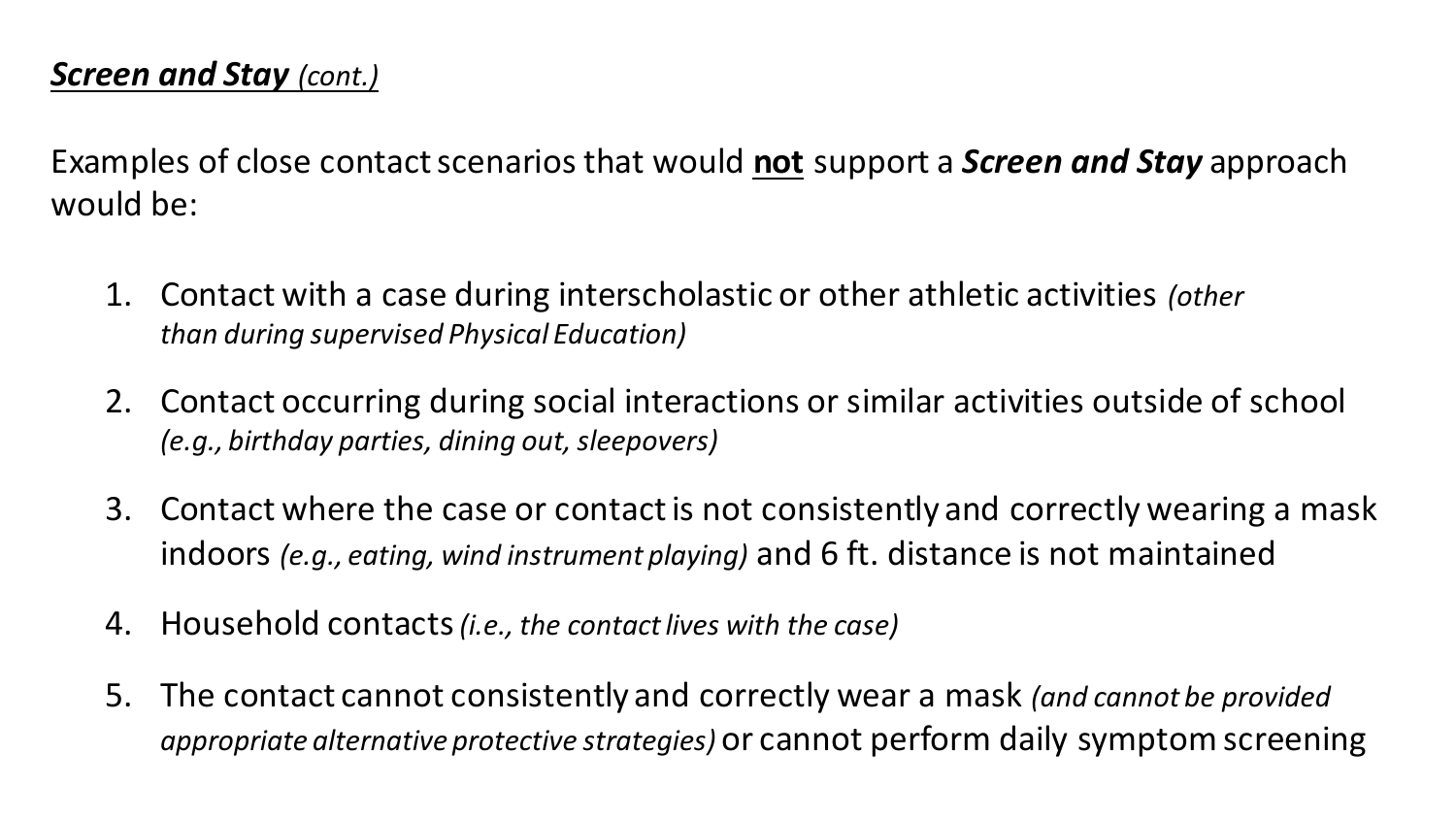## *Screen and Stay (cont.)*

In order to remain in the *Screen and Stay* protocol, the following should apply:

- 1. If the student/staff is **unvaccinated or partially vaccinated** (*i.e., started COVID-19 series but not yet completed)*, they must affirm that:
	- a) they have read and understand the *Screen and Stay* requirements
	- b) that they intend to screen for symptoms each day prior to school for 14 calendar days
	- c) that they intend to remain home and notify the school if symptoms develop
- *2. Screen and Stay* applies to **in-person learning only**, and regular quarantine procedures should continue to be used for athletics, extracurriculars, and other activities outside of the school day.
- 3. Individuals in this protocol should not participate in aerosol-generating activities while in school *(e.g., Phys. Ed., wind instrument playing, choir/singing, projected speech)* and schools should provide alternative programming for affected students for the duration of the *Screen and Stay* period.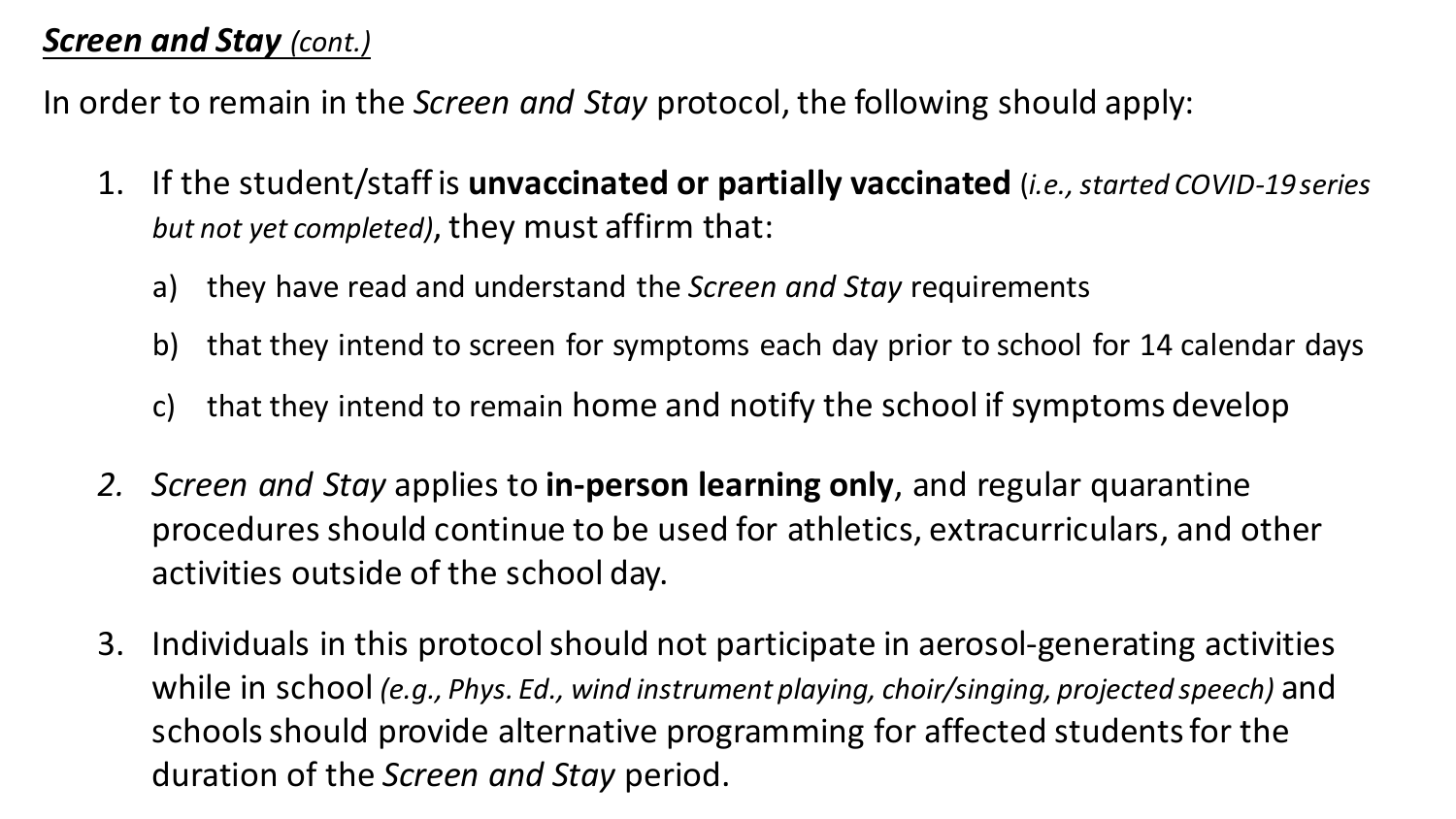# Why *Screen and Stay* now?

- Frequent repeated quarantines are negatively affecting learning and burdening families
- Provides immediate relief without extensive operational planning
- Temporary solution for remainder of Fall while vaccines roll-out for 5–11-year-old students
- Community case rates are stable-to-decreasing
- Mitigation strategies inside schools in CT are very strong and compliance is high
- Documented transmission inside school buildings has been infrequent
- Benefits of in-person learning likely outweigh any increased risk of transmission, especially among masked and asymptomatic students

## Why not *Test and Stay*?

- Operational planning involved would significantly delay relief (weeks-to-months), with likely equity impacts
- Cost and staff time/burnout burden on school districts (makes adoption less likely)
- Supply chain for rapid antigen tests and other supplies is currently strained
- Operationalizing Test and Stay unlikely to outpace vaccine roll-out for 5–11-year-old students
- CLIA waivers, parental consent to testing, and results reporting
- Project COVID DeteCT already operating serial testing in some CT schools